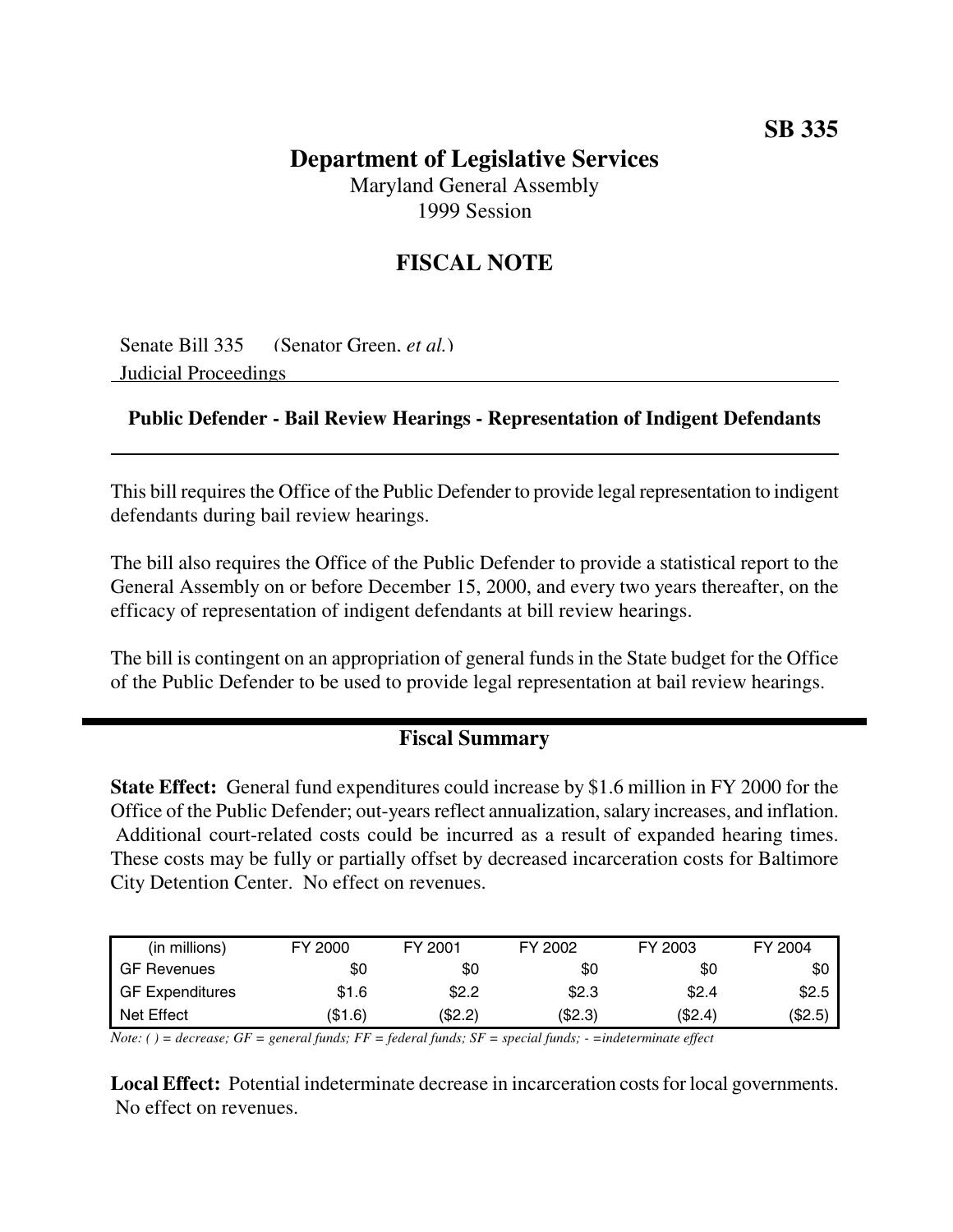**Small Business Effect:** Potential meaningful.

#### **Fiscal Analysis**

**State Expenditures:** General fund expenditures could increase by an estimated \$1,635,484 in fiscal 2000, which reflects the bill's October 1, 1999 effective date. This estimate reflects the cost of hiring 27.25 attorneys and 29.5 intake specialists II throughout the State to perform the functions of the bill. It includes salaries, fringe benefits, one-time start-up costs, and ongoing operating expenses. No new employees would be needed in Montgomery and Harford counties, where public defenders already represent defendants at bail review hearings. An intake specialist II supports attorneys by interviewing defendants, determining financial eligibility of defendants, and performing other factfinding functions. The information and assumptions used in calculating the estimate are stated below:

 $FY2000$ 

| <b>Total</b>                 | \$1,635,484 |
|------------------------------|-------------|
| One-Time Equipment Purchases | 98,930      |
| <b>Operating Expenses</b>    | 35,607      |
| Salaries and Fringe Benefits | \$1,500,947 |
|                              | FY ZUUU     |

Future year expenditures reflect: (1) full salaries with 3.5% annual increases and 3% employee turnover; and (2) 1% annual increases in ongoing operating expenses. Fringe benefit expenses could be lower if the Office of the Public Defender decides to contract out some of the legal work to attorneys who are not employees of the Office of the Public Defender.

Additional court-related costs could be incurred as a result of expanded hearing times. For example, more than 100 bail review hearings are typically held in one day in Baltimore City. For defendants who are not represented by attorneys, each hearing usually lasts two to three minutes. With a lawyer, each hearing can take ten minutes or longer. If the average hearing time were to be extended by seven minutes, total court time devoted to bail review hearings would be expanded by approximately 11 hours and 40 minutes a day in Baltimore City. This could result in the need to hire additional courthouse personnel (e.g., clerks, bailiffs) and/or pay overtime compensation to existing personnel. The amount of additional court-related expenditures that would result from the bill cannot be determined at this time.

SB 335 / Page 2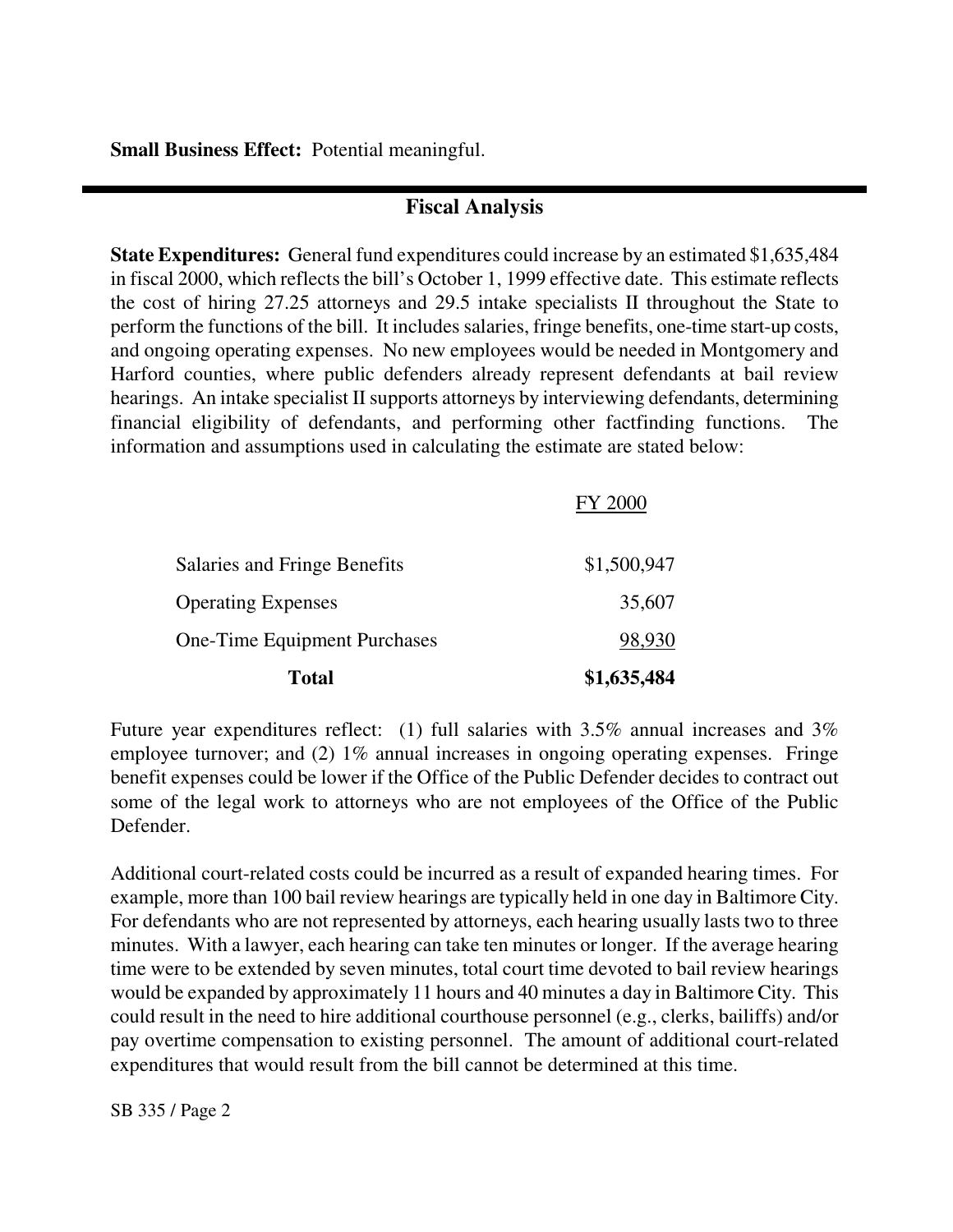These costs could be fully or partially offset by decreased general fund expenditures for pretrial incarceration. The Office of the Public Defender advises that involvement of defense counsel at the bail review stage of a case can facilitate alternatives to pretrial detention, including bail reduction, release on personal recognizance, and early resolution of the case. Data relating to how the involvement of public defenders at bail review hearings in Montgomery and Harford counties has affected expenditures has not been made available to the Department of Legislative Services.

Pretrial detainees in Baltimore City are housed in the Baltimore City Detention Center (BCDC), a State operated facility. The daily cost per capita for BCDC in fiscal 2000 is estimated at \$47.75 per inmate (includes all operating and overhead costs). In the other jurisdictions, defendants are held in local detention facilities pretrial, which costs are generally paid by the local jurisdictions.

The extent to which the number of pretrial detainees would be reduced as a result of this bill cannot be reliably estimated at this time, because it would depend largely upon the success with which the Office of the Public Defender could demonstrate to courts that individual defendants are low flight risks and are not dangerous to the community. Additionally, because average cost figures include overhead, the extent to which the average daily population in BCDC would need to be reduced in order to realize actual operating expense reductions that more than offset the costs of the bill is unknown. The analysis is further complicated by the fact that BCDC can be used for purposes other than pretrial detention. Therefore, if excess capacity were to become available at BCDC, the space could be used to house other types of inmates.

**Local Effect:** Local government expenditures could decrease to the extent that the number of and/or average incarceration time for pretrial detainees decreases. Per diem operating costs of local detention facilities are expected to range from \$15 to \$80 per inmate in fiscal 2000. The total amount of any expenditure reductions that may result from this bill cannot be reliably estimated at this time.